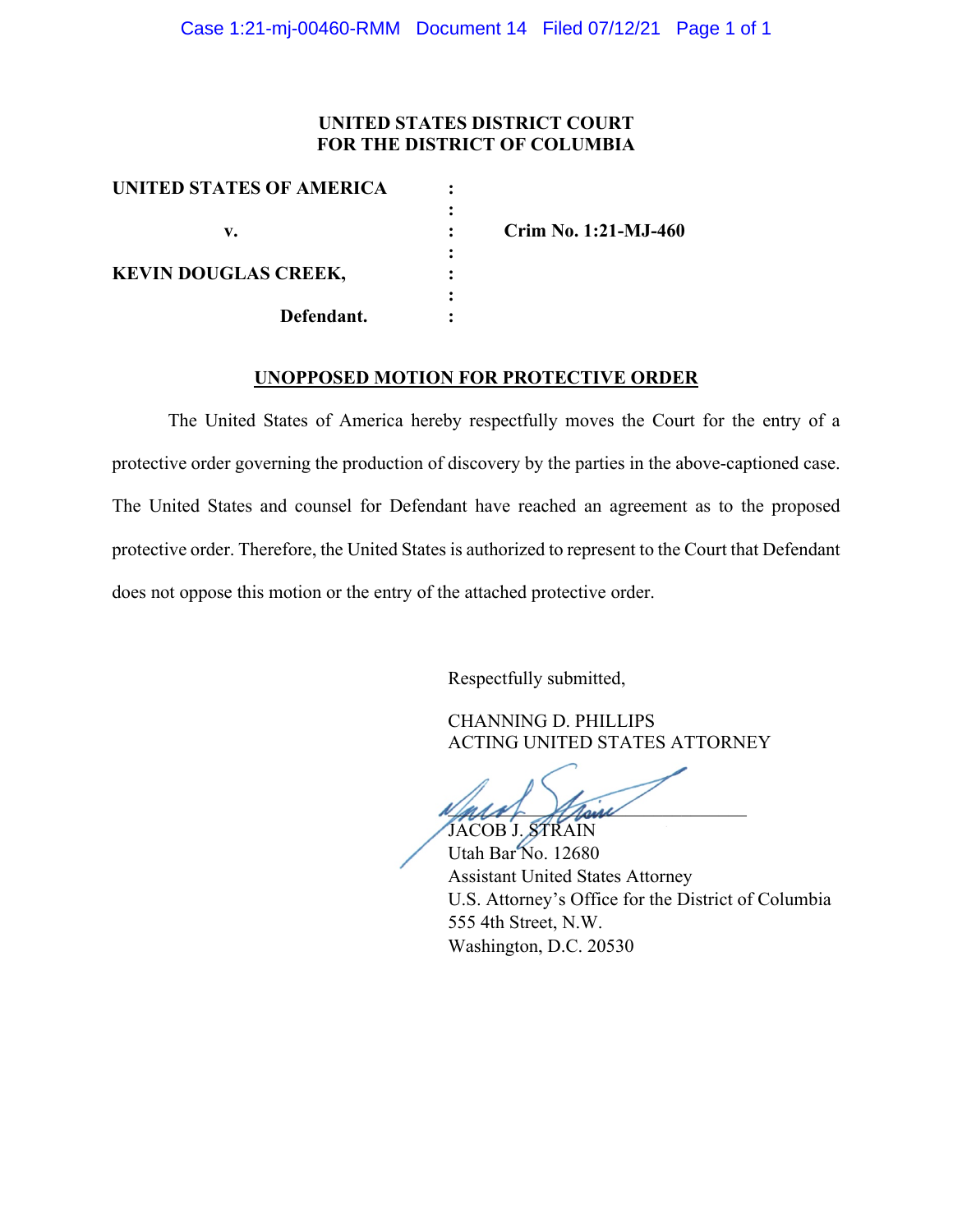### **UNITED STATES DISTRICT COURT FOR THE DISTRICT OF COLUMBIA**

| UNITED STATES OF AMERICA    |   |                      |
|-----------------------------|---|----------------------|
|                             |   |                      |
| v.                          |   | Crim No. 1:21-MJ-460 |
|                             | ٠ |                      |
| <b>KEVIN DOUGLAS CREEK,</b> |   |                      |
|                             |   |                      |
| Defendant.                  |   |                      |
|                             |   |                      |

### **PROTECTIVE ORDER GOVERNING DISCOVERY**

To expedite the flow of discovery material between the parties and adequately protect the

United States' legitimate interests, it is, pursuant to the Court's authority under Fed. R. Crim. P.

16(d)(1) and with the consent of the parties, ORDERED:

1. **Materials Subject to this Order.** This Order governs materials provided by the

United States at any stage of discovery during this case and which the United States has

identified as either "Sensitive" or "Highly Sensitive." Examples of materials that the United

States may designate as "Sensitive" or "Highly Sensitive" pursuant to this Order include but are

not limited to:

- a. Personal identity information as identified in Rule 49.1 of the Federal Rules ofCriminal Procedure, as well as telephone numbers, email addresses, driver's license numbers, and similar unique identifying information;
- b. Information regarding the government's confidential sources;
- c. Information that may jeopardize witness security;
- d. Contact information for, photographs of, and private conversations with individuals that do not appear to be related to the criminal conduct in this case;
- e. Medical or mental health records;
- f. Sources and methodslaw-enforcement officials have used, and will continue touse, to investigate other criminal conduct related to the publicly filed charges;
- g. Surveillance camera footage from the U.S. Capitol Police's extensive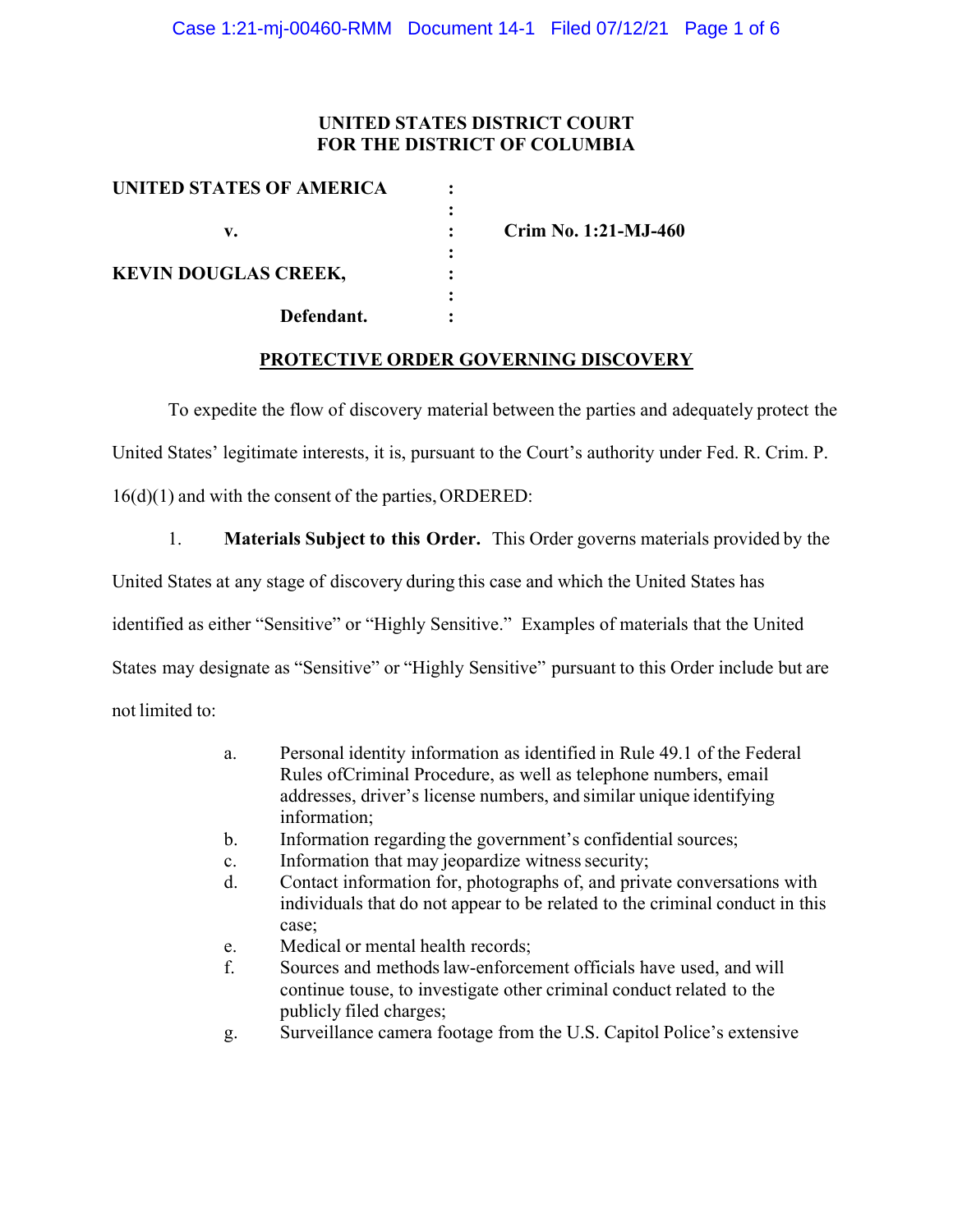# Case 1:21-mj-00460-RMM Document 14-1 Filed 07/12/21 Page 2 of 6

system ofcameras on U.S. Capitol grounds:<sup>1</sup>

- h. Repair estimates from the Architect of the Capitol;
- i. Materials designated as "security information" pursuant 2 U.S.C. §1979; and
- j. Tax returns or tax information.

This Order will not be used to designate materials as Sensitive or Highly Sensitive unless such designation is necessary for one of the reasons stated in this paragraph or for a similar reason not anticipated by this Order. The government agrees to make every effort to provide discovery in a manner that will allow for most discovery to be produced without such designations.

2. **Defendant.** Any reference to "Defendant" herein refers individually to each

defendant identified in the caption above.

3. **Legal Defense Team.** The "legal defense team" includes defense counsel

(defined as counsel of record in this case, including any post-conviction or appellate counsel)

and any attorneys, investigators, paralegals, support staff, and expert witnesses who are advising

or assisting defense counsel in connection with this case.

# 4. **Rules for the Handling of Sensitive and Highly Sensitive Materials.**

- a. **Limitations on Use.** Defendant and the legal defense team may use Sensitiveand Highly Sensitive discovery materials solely in connection with the defense of this case and any other case connected to the events at the United States Capitol on January 6, 2021, including any postconviction or appellatelitigation, and for no other purpose, and in connection with no other proceeding, without further order of this Court.
- b. **Limitations on Dissemination.** No Sensitive or Highly Sensitive materials, or the information contained therein, may be disclosed to any persons other than Defendant, the legal defense team, or the person to whom the Sensitive or Highly Sensitive information solely and directly pertains or his/her counsel,without agreement of the United States or prior authorization from the Court.

 $1$ To be clear, this does not include footage from body worn cameras from other police departments that responded on January 6, 2021, the vast amount of which the United States will *not* designate as Sensitive or Highly Sensitive. (Body worn camera footage will be marked Sensitive or Highly Sensitive only if it contains material described in paragraph one above or for a similar reason not anticipated by this Order.)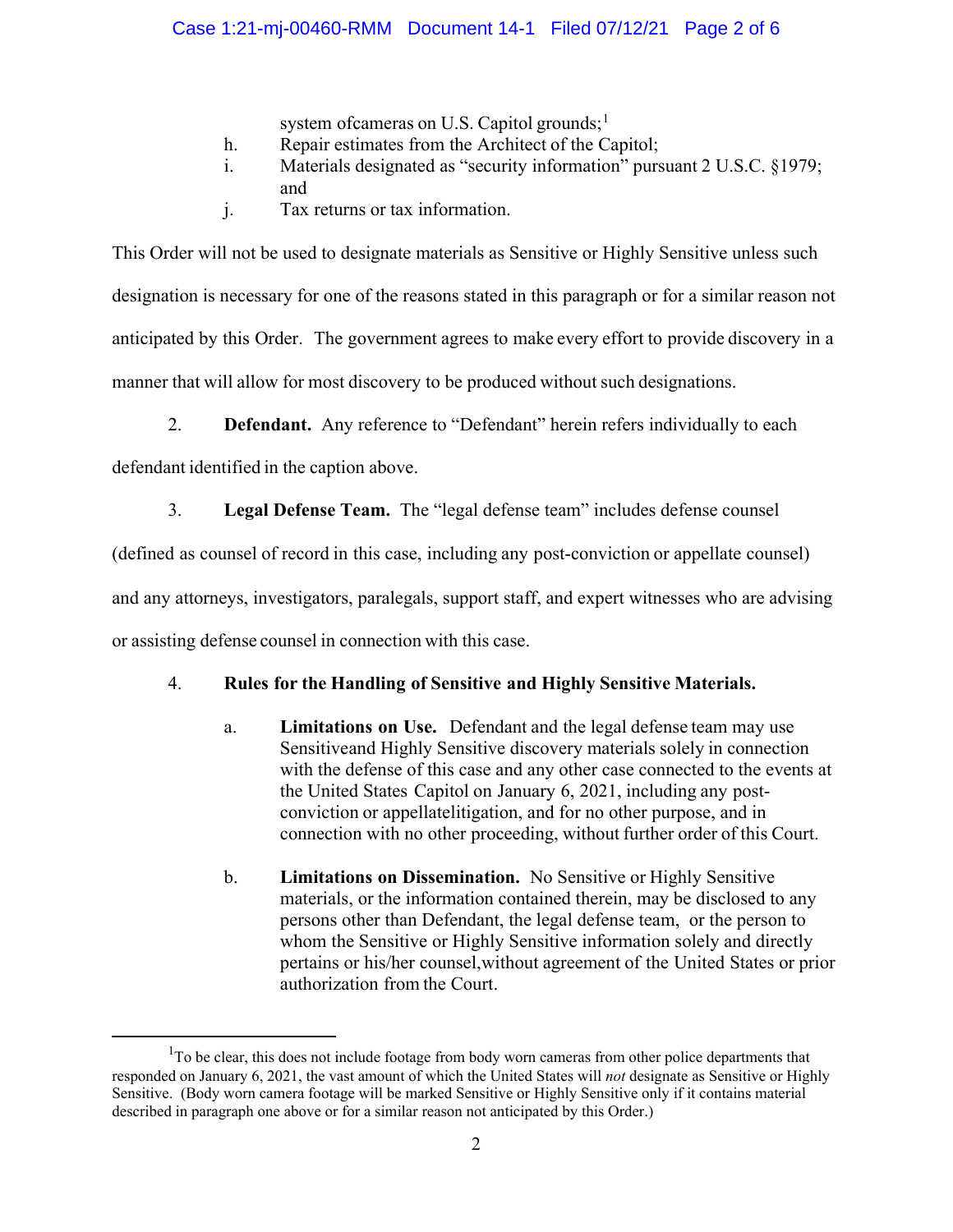c. **Limitations on Reproduction.** Defendant, the legal defense team, and authorized persons shall not copy or reproduce the Sensitive or Highly Sensitive materials except in order to provide copies of the materials for use inconnection with this case by Defendant, the legal defense team, the person to whom the Sensitive or Highly Sensitive information solely and directly pertains or his/her counsel, and other persons to whom the Court may authorize disclosure (collectively, "authorized persons").

If defense counsel provides Defendant access to Sensitive or Highly Sensitivematerials, defense counsel must advise Defendant that Defendant may not record any personal identity information as identified in Rule 49.1 of the Federal Rules of Criminal Procedure or any telephone numbers, email addresses, driver's license numbers, and similar unique identifying information. By signing the attached affirmation, Defendant agrees not to do so.

Copies and reproductions, and any notes or records made in relation to the contents of the Sensitive and Highly Sensitive materials, are to be treated inthe same manner as the original materials.

- d. **Court Filings.** Absent prior agreement by the parties or permission from the Court, no party shall disclose materials designated as Sensitive or Highly Sensitive in any public filing with the Court. Such materials shall be submitted under seal. Absent statutory authority, no party shall file such materials under seal without an order from the Court pursuant to Local Rule of Criminal Procedure 49(f)(6).
- e. **Court Hearings.** The restrictions in this Order shall not limit either party in the use of the materials in judicial proceedings in this case. The procedures foruse of designated Sensitive and Highly Sensitive materials during any hearingor the trial of this matter shall be determined by the parties and the Court in advance of the hearing or trial. No party shall disclose materials designated Sensitive or Highly Sensitive in open court without agreement by the parties that such materials may be disclosed in open court or prior authorization by the Court.

# 5. **Additional Rules for Handling of Sensitive Materials.** The following

additional terms apply to Sensitive materials:

**Storage.** Sensitive materials must be maintained in the custody and control ofDefendant, the legal defense team, and authorized persons. This restriction shall not apply to the person to whom the Sensitive information solely and directly pertains or his/her attorney.

# 6. **Additional Rules for Handling of Highly Sensitive Materials.** The following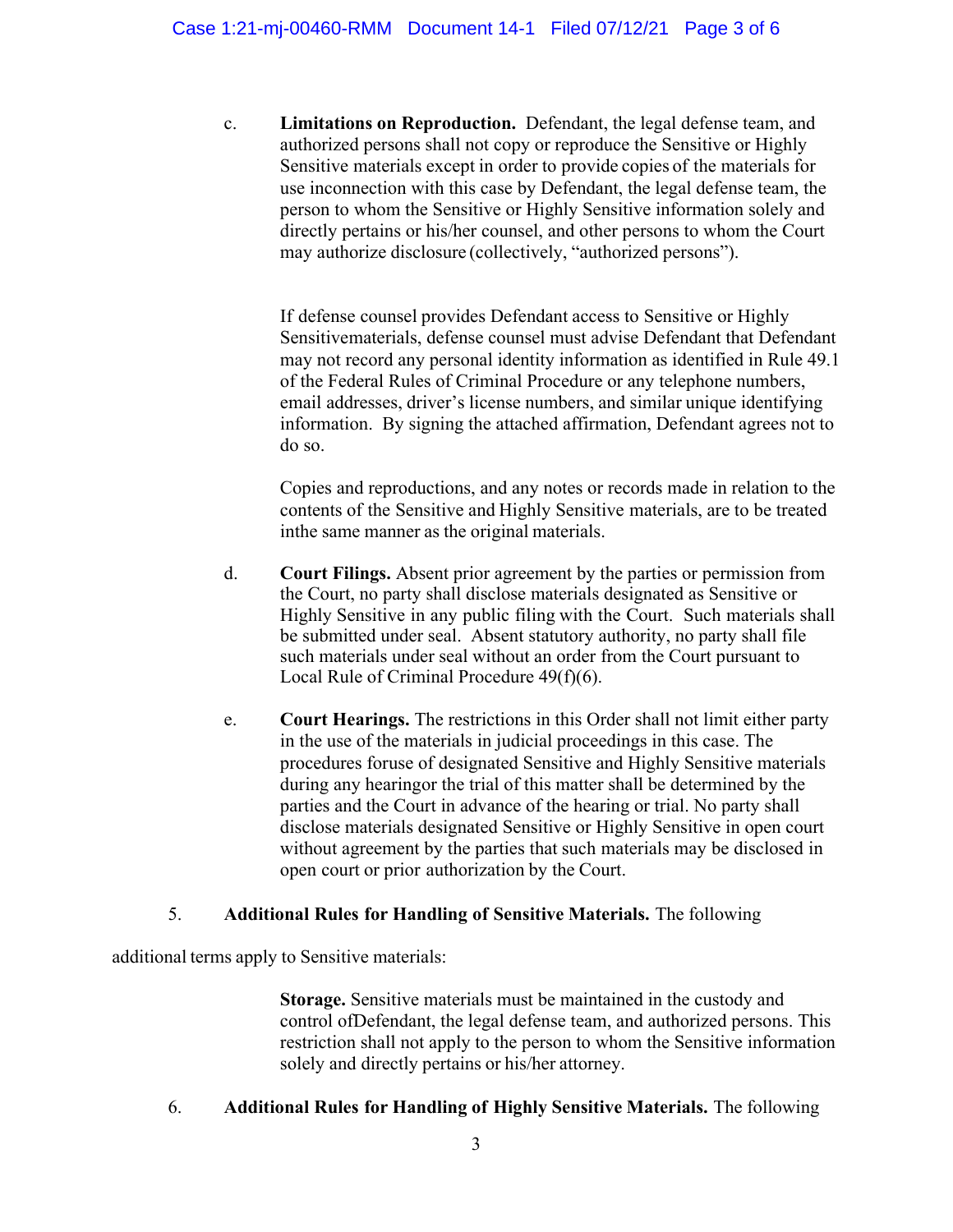additional rules apply to Highly Sensitive materials:

a. **Additional Limitations on Dissemination.** Defense counsel may not providea copy of Highly Sensitive materials to Defendant or permit Defendant to view such materials unsupervised by defense counsel or an attorney, investigator, paralegal, or support staff person employed by defense counsel.

The parties agree that defense counsel or an attorney, investigator, paralegal,or support staff person employed by defense counsel, may supervise Defendant by allowing access to Highly Sensitive materials through a cloud-based delivery system that permits Defendant to view the materials but does not permit Defendant the ability to download; provided that, prior to doing so,defense counsel first provides notice to the United States and allow the UnitedStates to file an objection with the Court if no agreement is reached.

- b. **Additional Limitations on Reproduction.** Counsel agrees that prior to showing materials to Defendant designated as Highly Sensitive, counsel or anattorney, investigator, paralegal, or support staff person employed by defense counsel will read Defendant the relevant parts of this Order, and remind Defendant of the consequences of violating the Order. If Defendant takes notes regarding Highly Sensitive materials, counsel or an attorney, investigator, paralegal, or support staff person employed by defense counsel must take reasonable steps to determine whether Defendant has copied any personal identity information as identified in Rule 49.1 of the Federal Rules ofCriminal Procedure or any telephone numbers, email addresses, driver's license numbers, and similar unique identifying information.
- c. **Storage.** Highly Sensitive materials must be maintained in the custody and control of the legal defense team and authorized persons. This restriction shall not apply to the person to whom the Highly Sensitive information solelyand directly pertains or his/her attorney.

7. **Viewing by Incarcerated Defendants.** If Defendant is in the custody of the

United States Marshals Service, defense counsel is authorized to provide a copy of discovery

materials to the appropriate point of contact so that the defendant can view the discovery

materials, subject to the terms of this Order.

8. **Disputes.** The parties shall make a good faith effort to resolve any dispute about a sensitivity designation before requesting the Court's intervention. The United States may agree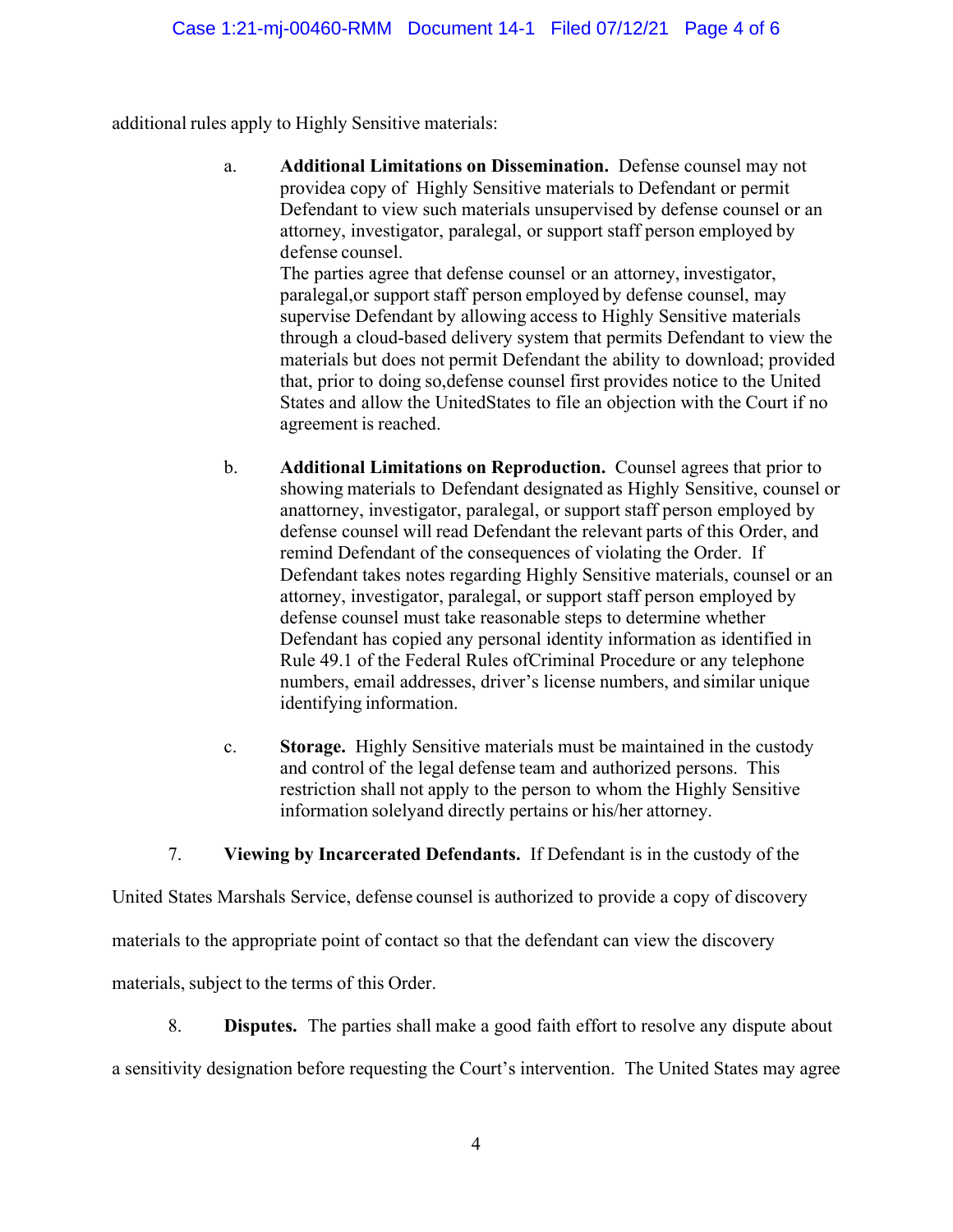#### Case 1:21-mj-00460-RMM Document 14-1 Filed 07/12/21 Page 5 of 6

to remove or reduce a sensitivity designation without further order of this Court. Whenever the redaction of specified information will resolve the basis for which a sensitivity designation was applied, the United States will agree to redaction, and such redaction will render the materials no longer subject to this Order. Any agreement to reduce or remove a sensitivity designation or to redact specific information shall be memorialized in writing.

9. **Modification Permitted.** Nothing in this Order shall prevent any party from seeking modification of this Order nor prevent the defense from contesting a sensitivity designation. The parties agree that the burden of demonstrating the need for a protective order remains with the government at all times.

10. **Failure not Waiver.** The failure by the United States to designate any materialsas Sensitive or Highly Sensitive upon disclosure shall not constitute a waiver of the United States' ability to later designate the materials as Sensitive or Highly Sensitive but the government must separately identify and memorialize the changed status of those materials in writing.

11. **Automatic Exclusions from this Order.** This Order does not apply to materials that:

- a. Are, or later become, part of the public court record, including materials that havebeen received in evidence in this or other public trials or hearings;
- b. Were derived directly from Defendant or that pertain solely to Defendant. Examples of such materials include Defendant's own financial records, telephonerecords, digital device downloads, social media records, electronic communications, arrest records, and statements to law enforcement; $<sup>2</sup>$  and</sup>
- c. Materials that the defense obtains by means other than discovery.

<sup>&</sup>lt;sup>2</sup>Discoverable materials that were derived directly from Defendant or that pertain solely to Defendant are exempt from this Order regardless of whether the United States has designated any such materials as "Sensitive" or "Highly Sensitive" because the same materials are being provided or made available to co-defendants or other persons charged in connection with the events at the United States Capitol on January 6, 2021.